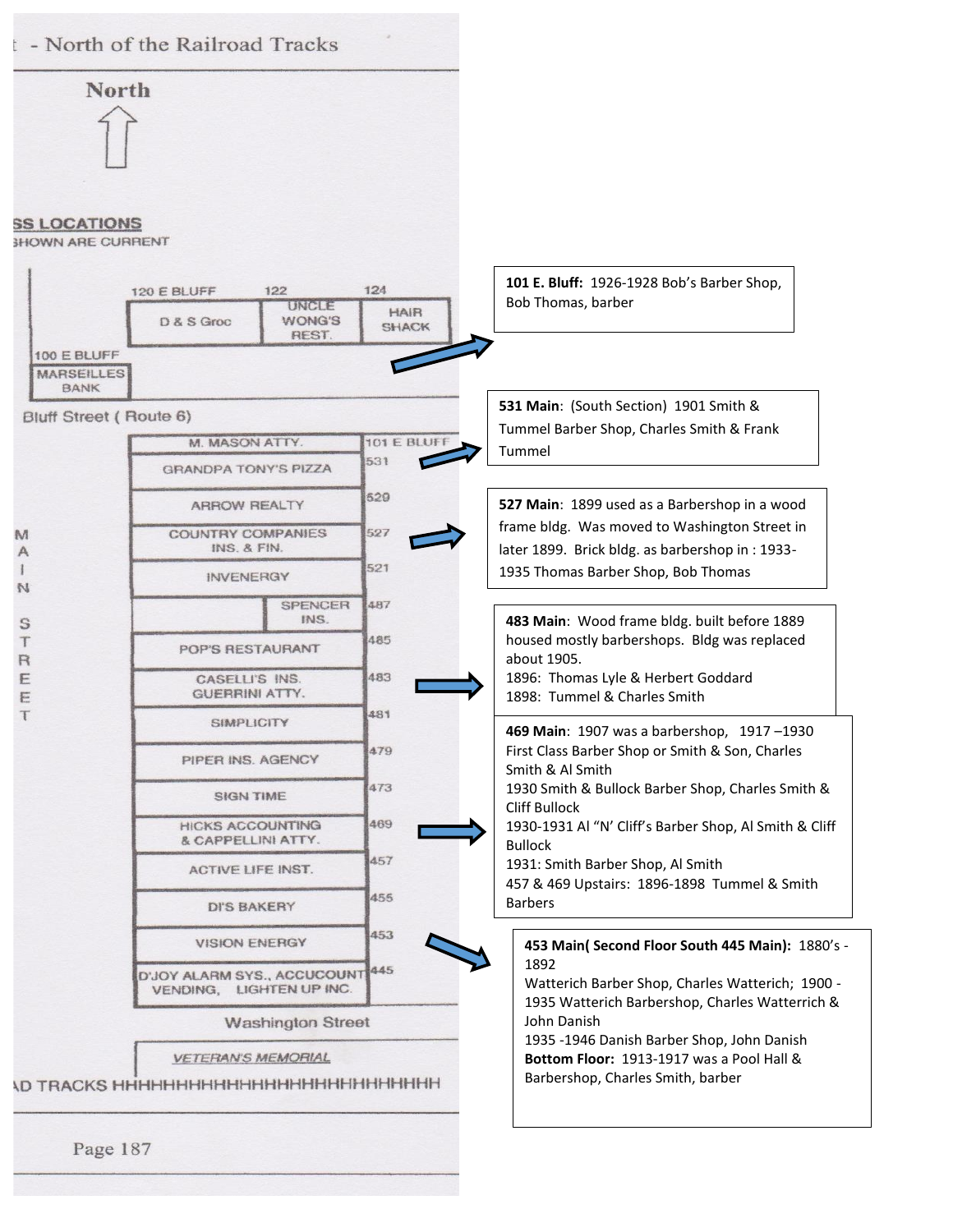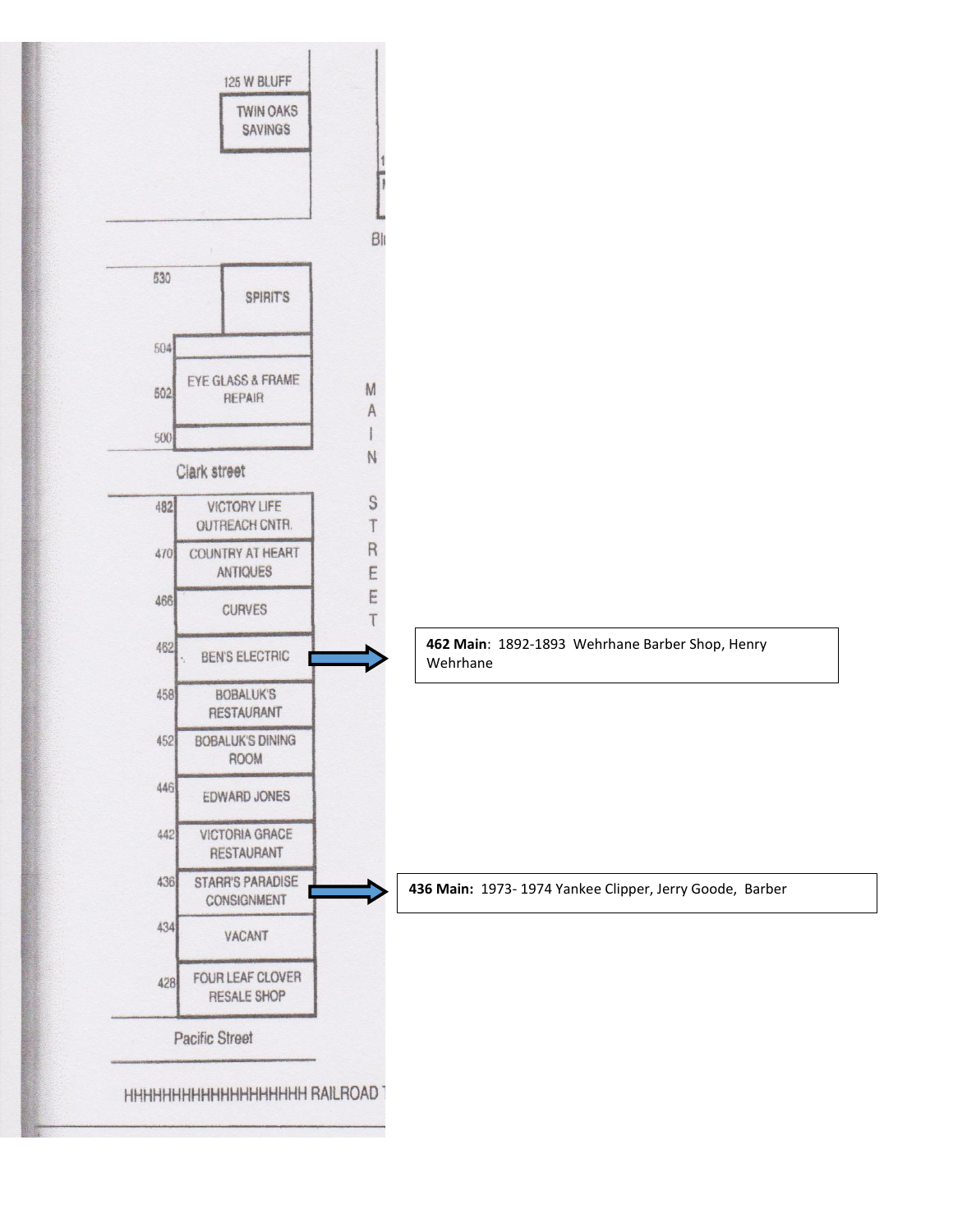**ННННННННННННННННННННН RAILROAD** 



Street layout courtesy of Brad Cresto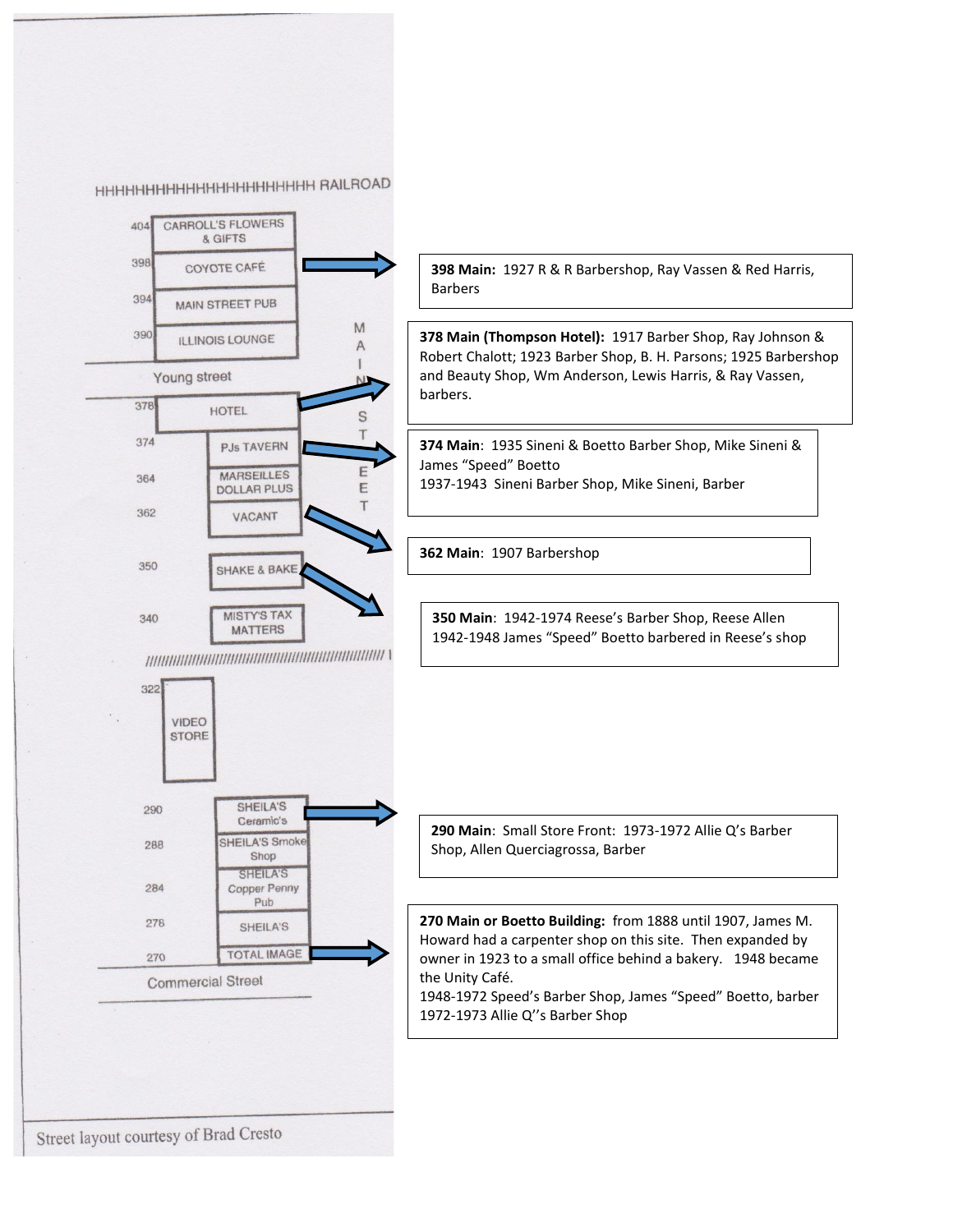## **DINGS LOCATION MAP**

f the Railroad Tracks to Broadway/Commercial